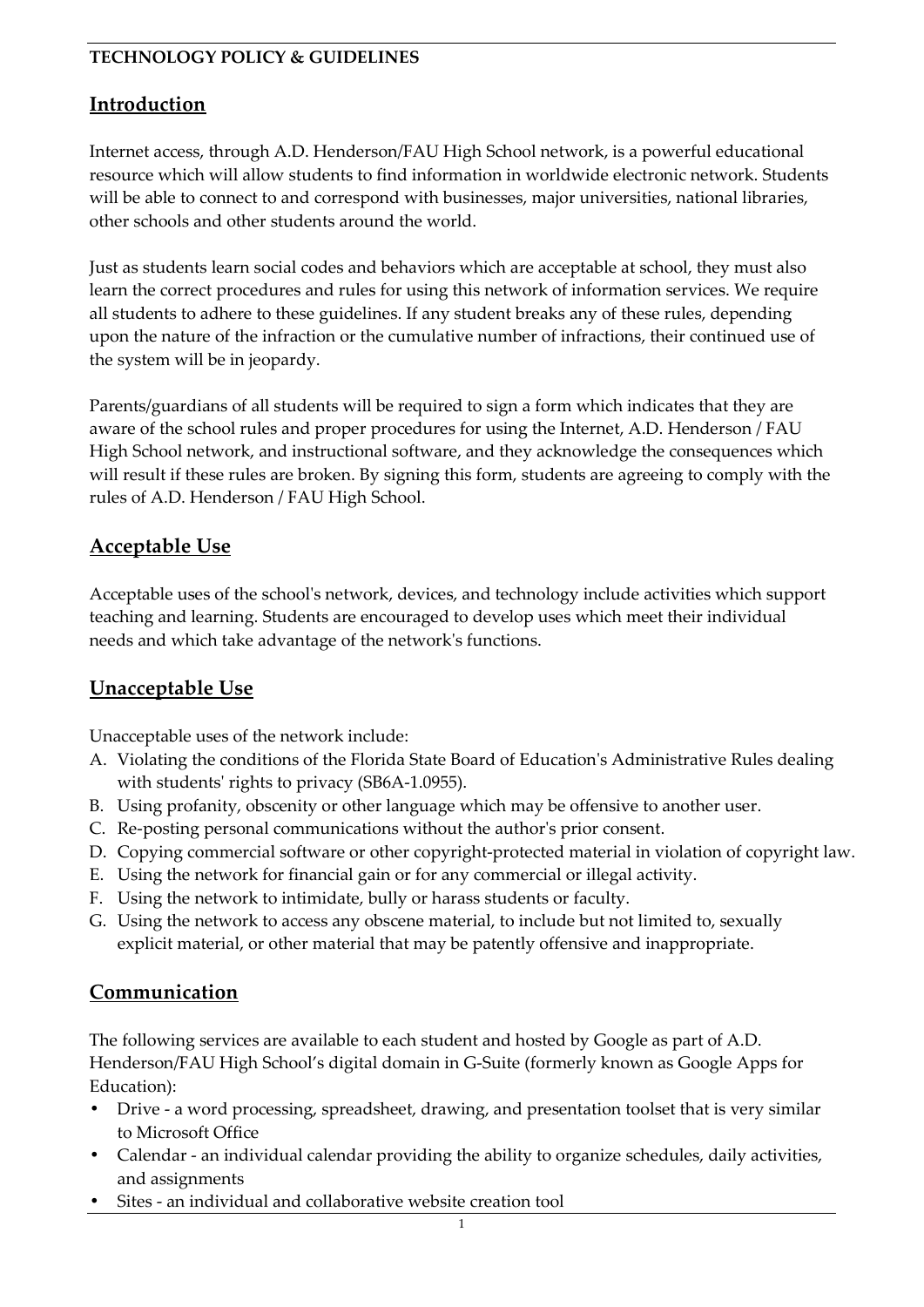- Mail an individual internal email account for school use
- Classroom digital classroom to distribute materials, collaborate, and parent communication These are all managed, monitored, and filtered by A.D. Henderson/ FAU High School. All online activity through the ADHUS.FAU.EDU account is monitored regardless of your location.

Additional programs may be used by individual teachers or teams of teachers by level and will be communicated to parents and students.

## **School Devices and Hardware**

Students have access to a variety of devices. Some of these devices are used by the students outside of the classroom. The students are responsible for the proper care of these devices. Printers, copiers, 3-D printers, STEM robotic equipment and other related technology devices are for school appropriate use only and require teacher approval prior to use. If the devices are damaged, the parent/guardian will responsible for the device. The cost of repair or replacement to be determined by school administration**.**

## **Computer Viruses, Malware, Extensions, Apps**

Users must avoid knowingly or inadvertently spreading computer viruses. Do not upload files from unknown sources. Do not launch executable files without knowing the source and purpose of the file. Deliberate attempts to degrade or disrupt system performance will be viewed as criminal activity under applicable state and federal law.

# **Digital Citizenship**

Students are expected to use the network to pursue intellectual activities, seek resources, access libraries and information. When using the network, keep the following in mind:

For personal safety and for the safety of others, students must remember to exercise caution when communicating with people in the outside world. **Protect your own and others' private information.** If students feel there is a problem or feel uncomfortable with the information someone is giving, tell the school site administrator, teacher, or technology representative immediately.

Unwanted online communications can be considered harassment. If a user on the network asks that students no longer send him/her mail or in any other way contact him/her, students must stop all contact immediately. Students may feel that they have the right to freedom of expression, but others have the right to be free from harassment.

Unwanted online communications also applies to students using their personal devices to send or share inappropriate materials as defined in the Unacceptable Use section of this policy.

#### **Cyber-bullying**

Cyberbullying is "The use of information and communication technologies to support deliberate, repeated and hostile behavior by an individual or group that is intended to harm others." This behavior is strictly prohibited on or off campus. If the school finds substantial evidence of cyber-

 $\overline{2}$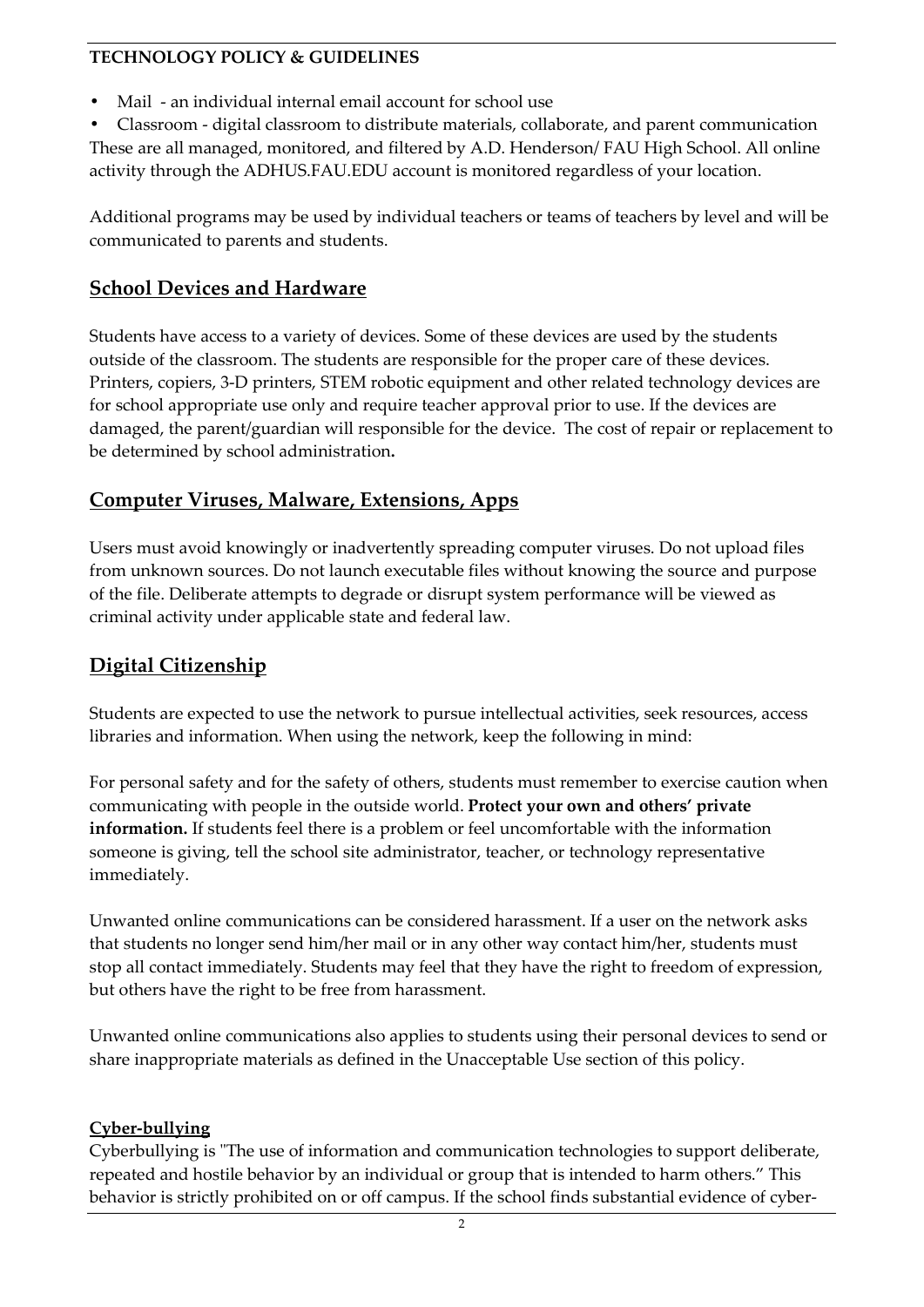bullying, the individual(s) in question will be subject to disciplinary actions listed below and possible legal actions by the state. Students are expected to report any known cyberbullying to school officials.

### **Moral and Ethical Issues**

The moral and ethical issues involving the use of worldwide information systems deal with the appropriate access to information, the type of information accessed and the behavior of the user. A.D. Henderson / FAU High School wants to provide students with a stimulating educational environment, yet at the same time we want to protect them from information that is not appropriate for student use.

A.D. Henderson / FAU High School cannot condone the use of inappropriate information on the Internet. We acknowledge that these materials exist and do everything we can to actively avoid them, including using filtering software. However, we cannot screen all of the materials that are unacceptable for academic purposes, and it should be clearly understood by all students that access to such material in any form is strictly forbidden. The network is designed to achieve and support instructional goals and any information that does not support classroom learning is to be avoided.

The actual percentage of unacceptable or inaccurate materials is unfortunately growing and is a cause for concern among students, parents and teachers. If students, or a fellow student, stumble onto such information while doing legitimate research, they should contact a teacher for appropriate action. Sharing unacceptable material they may have accidentally stumbled upon with other students is forbidden.

## *Plagiarism*

- Plagiarism is taking the ideas or writings of others and presenting them as if they were original work.
- Students are expected to complete and submit their own original work and use resources with honesty and integrity. It is unethical, illegal, and academically dishonest to use another written work without proper credit or citation. All students will be expected to adhere to the school policy.
- Faculty and staff have access to software to check for potential plagiarism.
- A grade of zero will be issued and other consequences may apply if there is evidence of plagiarism or cheating.

## *Copyright Infringement*

- According to the Federal Copyright Act of 1976, "Fair Use" means that students may freely use any information that they legally find on the Internet as long as they do so only for scholarly purposes.
- All students are expected to follow existing copyright laws. Posting any material (graphics, text, sound, etc.) that is in violation of any federal or state law is prohibited. This includes, but is not limited to, confidential information, copyrighted material, threatening or obscene material, and computer viruses.
- Copyrighted material shall not be placed on any system without the author's permission. Permission may be specified in the document, on the system, or must be obtained directly from the author.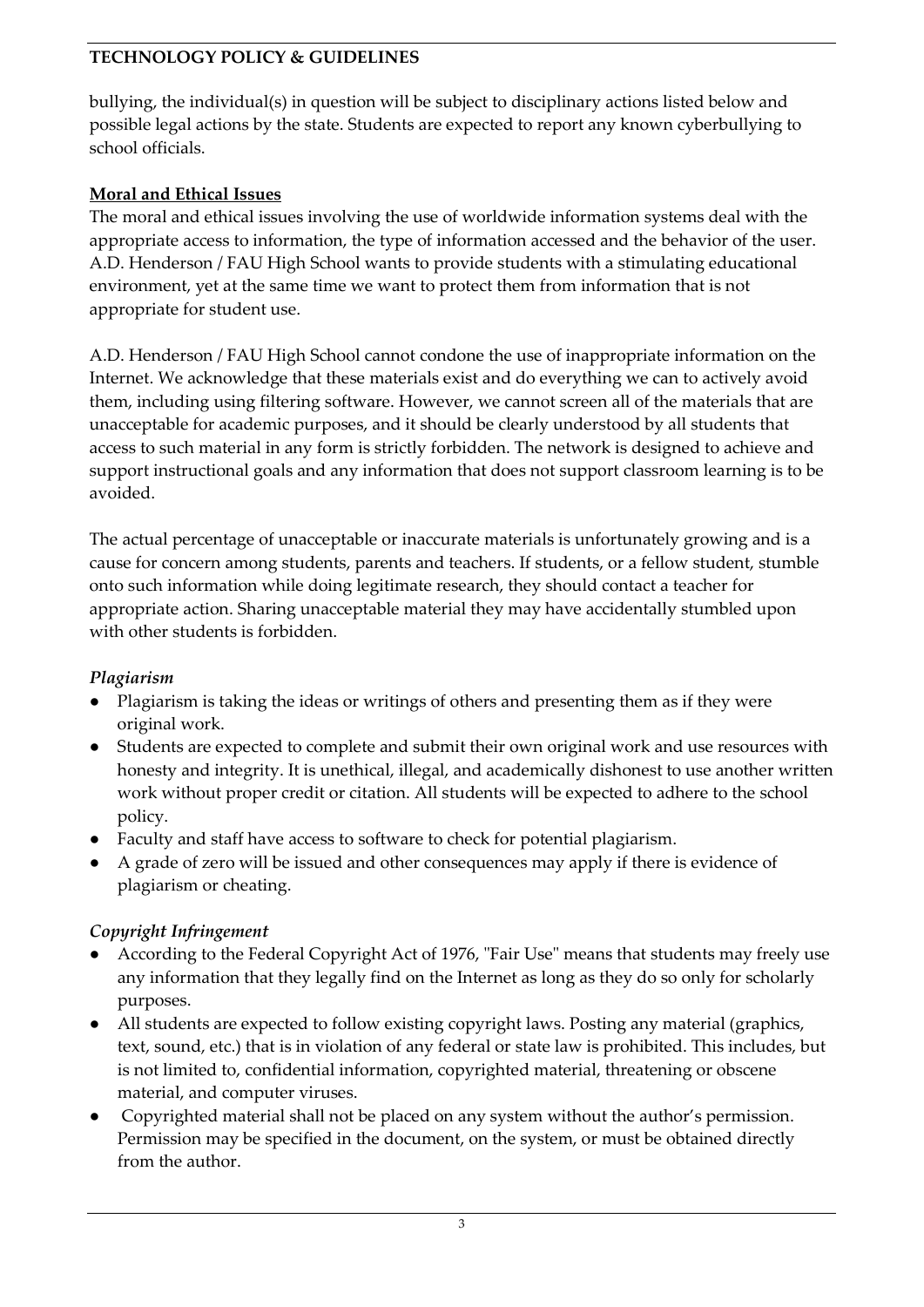### **Who Is Watching?**

The Internet and our school are public places. Students must always remember that others are sharing this space. Potentially, millions of individuals may be interacting across the network at the same time. Others can monitor students' actions on the network. If students use a particular service on the network, chances are that someone knows the connections that they are making, knows about the computer shareware that students have borrowed, and knows what students looked at while they were in the system.

Because these connections are granted to students as part of the larger scope of the curriculum, ADHUS and FAU High reserves the right to monitor all traffic on the network. We do this to make sure that the network continues to function properly and safely for all of its users. To accomplish this, ADHUS and FAU High uses a monitoring software that oversees the search history of anyone using the ADHUS domain. This monitoring software is active on any computer, in and out of our school's network.

## **Code of Conduct**

A.D. Henderson / FAU High School has behavior codes and student handbooks that detail appropriate school behavior, outline rights and set expectations for students. Because the network is used as part of a school activity, the school's code of conduct applies to network activities as well. These rules apply to vandalism of computer equipment, unauthorized access to information, computer piracy, and tampering with hardware or software. Viruses may cause other types of damage and information loss to a computer system. If students are responsible for a computer becoming infected with a virus, they could be held liable. These roles further apply to the electronic use of harassing and abusive or obscene language/material. Students may not use the network to annoy, harass or offend other people.

## **Disciplinary Action**

A.D. Henderson/FAU High School declares unethical and unacceptable behavior as just cause for disciplinary action, the revocation of network access privileges, and/or the initiation of legal action for any activity through which an individual:

- 1. Uses the network for illegal, inappropriate, or obscene purposes, or in support of such activities. Illegal activities shall be defined as a violation of local, state and/or federal laws. Inappropriate use shall be defined as a violation of the intended use of the network and/or purpose and goal. Obscene activities shall be defined as a violation of generally accepted social standards for use of a publicly owned and operated communication vehicle.
- 2. Uses AD Henderson/FAU High School for any illegal activity including violation of copyrights or other contracts violating such matters as institutional or third-party copyright, license agreements and/or other contracts.
- 3. Intentionally disrupts network traffic or crashes the network and connected systems.
- 4. "Hacks" system to circumvent schools' firewall and web blocking program.
- 5. Downloads or installs any software/extensions on any device without permission.
- 6. Changes the existing parameters, look, or settings of the device.
- 7. Degrades or disrupts equipment or system performance.
- 8. Uses AD Henderson/FAU High School or equipment for commercial or financial gain or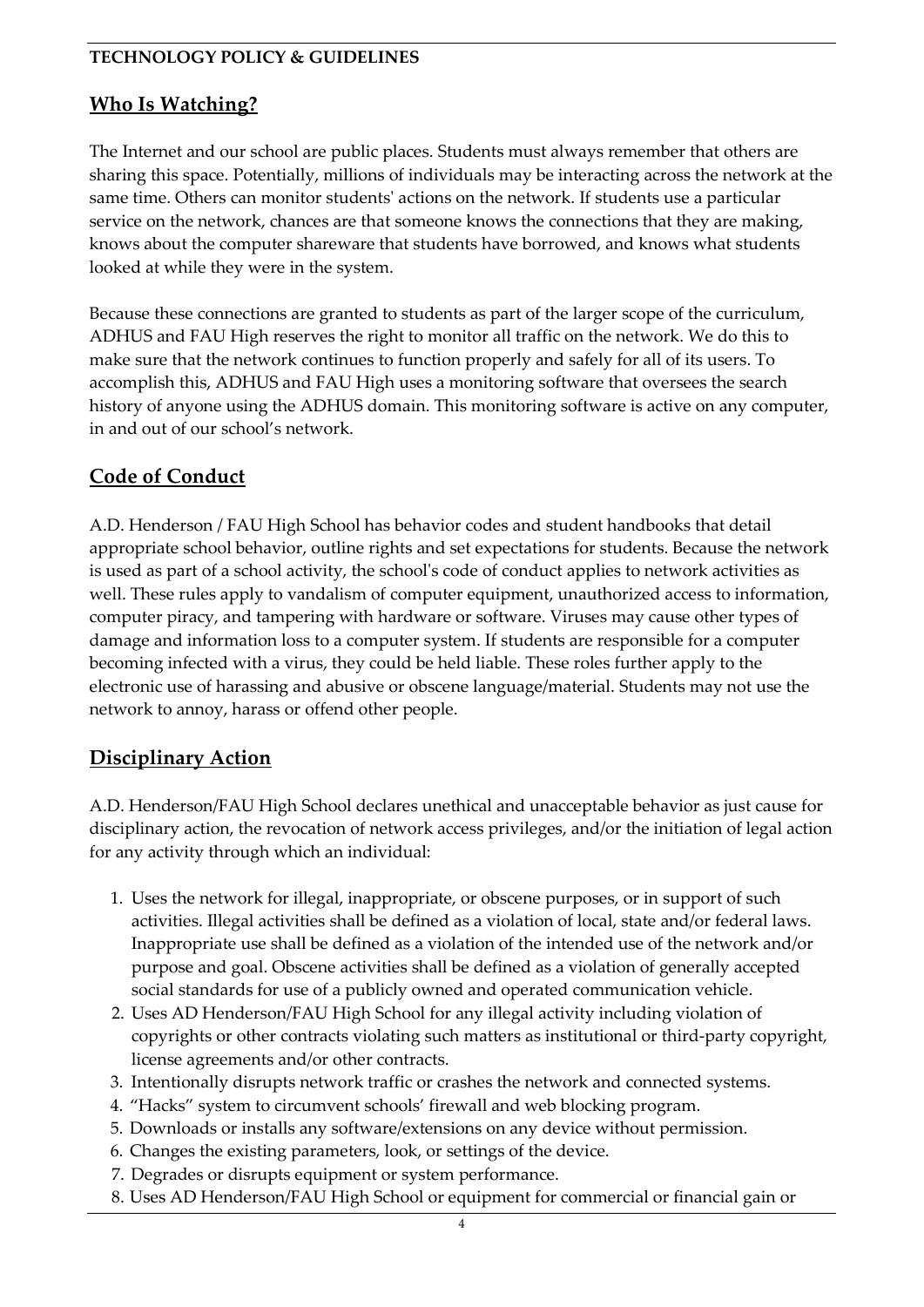#### fraud.

- 9. Steals data, equipment or intellectual property.
- 10. Gains or seeks to gain unauthorized access to resources or entities.
- 11. Forges electronic mail messages, or uses an account owned by another user.
- 12. Invades the privacy of individuals.
- 13. Creates, distributes or purposely activates a computer virus.
- 14. Uses the network to send or request racist, inflammatory, sexist messages or any other forms of cyber-bullying.
- 15. Sends or requests messages or documents that are inconsistent with A. D. Henderson/FAU High School policies, guidelines or codes of conduct.

#### *This applies to all devices on the A.D. Henderson / FAU High School campus and domain.*

# **Consequences of Violations**

The consequence of violating the technology policy are subject to administrative disciplinary action according to the A. D. Henderson/FAU High School discipline matrix. The discipline matrix can be accessed through

[http://adhus.fau.edu/school/Revised%20Discipline%20Matrix%202016.pdf.](http://adhus.fau.edu/school/Revised%20Discipline%20Matrix%202016.pdf)

Possible consequences of technology violations include, but are not limited to:

- 1. Suspension of Internet access.
- 2. Revocation of Internet access.
- 3. Revocation of computer access.
- 4. Suspension of computer access.
- 5. Revocation of A.D. HENDERSON UNIVERSITY / FAU HIGH SCHOOL special privileges.
- 6. Suspension of A.D. HENDERSON UNIVERSITY / FAU HIGH SCHOOL special privileges.
- 7. School suspension.
- 8. School expulsion.
- 9. Legal action and prosecution by the proper authorities.
- 10. Withdrawal from A.D. HENDERSON UNIVERSITY / FAU HIGH SCHOOL.

If students are accused of any of the violations listed above, they have all of the rights and privileges that any student would have if subject to any other type of disciplinary action.

A.D. Henderson / FAU High School has the right to restrict or terminate network and Internet access at any time for any reason. Further, A.D. Henderson / FAU High School has the right to monitor network activity, in any form that they see fit, in order to maintain the integrity of the network.

#### **Federal Laws**

#### *G-Suite and the ADHUS domain is governed by federal laws and local board policies including:*

### **Family Educational Rights and Privacy Act (FERPA)**

FERPA protects the privacy of student education records and gives parents the rights to review student records. Under FERPA, schools may disclose directory information but